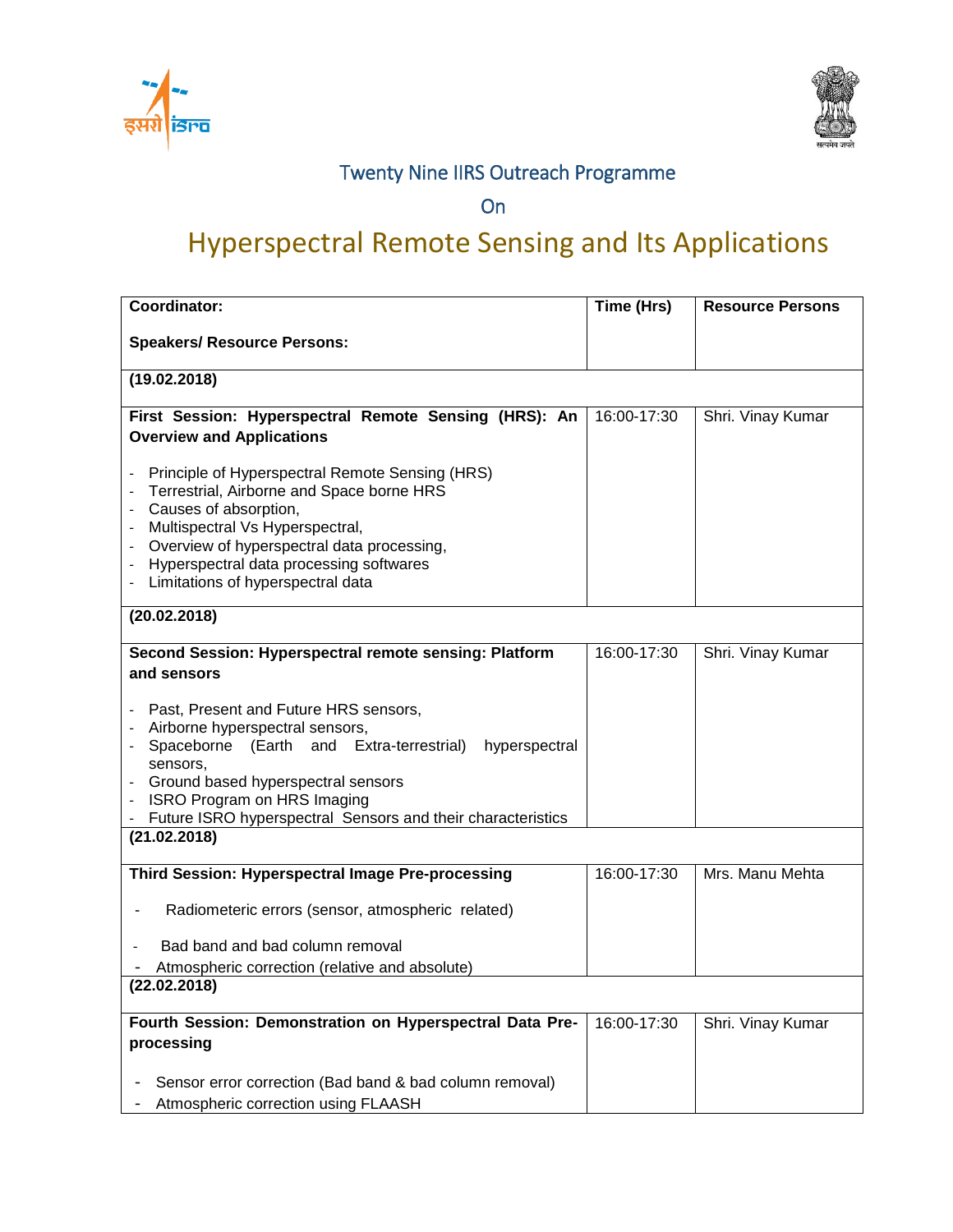| (23.02.2018)                                                                                                                                                     |             |                       |
|------------------------------------------------------------------------------------------------------------------------------------------------------------------|-------------|-----------------------|
| Fifth Session: Data dimensionality reduction                                                                                                                     | 16:00-17:30 | Mrs. Richa U Sharma   |
| Data Dimensionality reduction                                                                                                                                    |             |                       |
| <b>Endmember selection</b>                                                                                                                                       |             |                       |
| (26.02.2018)                                                                                                                                                     |             | <b>Break</b>          |
| (27.02.2018)                                                                                                                                                     |             |                       |
| Sixth Session: Demonstration on spectro-radiometer and<br>spectral library creation                                                                              | 16:00-17:30 | Shri. Vinay Kumar     |
| Spectral Data collection using ground spectro-Radiometer<br><b>Creation of Spectral library</b>                                                                  |             |                       |
| (28.02.2018)                                                                                                                                                     |             |                       |
| Seventh Session: Optical and Thermal Hyperspectral Image<br><b>Classification</b>                                                                                | 16:00-17:30 | Dr. Anil Kumar        |
| Pixel based hard classification algorithms<br>Pixel based soft classification algorithms                                                                         |             |                       |
| Role of Indices for hyperspectral data classification -<br>showcase of in-house tool                                                                             |             |                       |
| Accuracy assessment methods - hard and soft output                                                                                                               |             |                       |
| (01.03.2018 to 04.03.2018)                                                                                                                                       |             | <b>Holi Holidays</b>  |
| (05.03.2018)                                                                                                                                                     |             |                       |
| Eighth Session: Demonstration on Hyperspectral data                                                                                                              | 16:00-17:30 | Shri. Vinay Kumar     |
| classification                                                                                                                                                   |             |                       |
| Classification using Spectral Angle Mapper (SAM) and Linear<br>Spectral Unmixing (LSU)                                                                           |             |                       |
| (06.03.2018)                                                                                                                                                     |             |                       |
| Ninth Session: Hyperspectral Remote Sensing for                                                                                                                  | 16:00-17:30 | Shri. Justin George K |
| <b>Agriculture and soil Studies</b>                                                                                                                              |             |                       |
| Soil type Studies                                                                                                                                                |             |                       |
| Soil fertility Studies                                                                                                                                           |             |                       |
| Crop related studies                                                                                                                                             |             |                       |
| (07.03.2018)                                                                                                                                                     |             |                       |
| Tenth Session: Hyperspectral Remote Sensing for Forestry<br><b>Applications</b>                                                                                  | 16:00-17:30 | Dr. Hitendra Padalia  |
| Plant species/community level detection and discrimination.<br>Canopy chlorophyll estimation.<br>Foliar nitrogen content estimation.<br>$\overline{\phantom{0}}$ |             |                       |
| Vegetation spectral library                                                                                                                                      |             |                       |